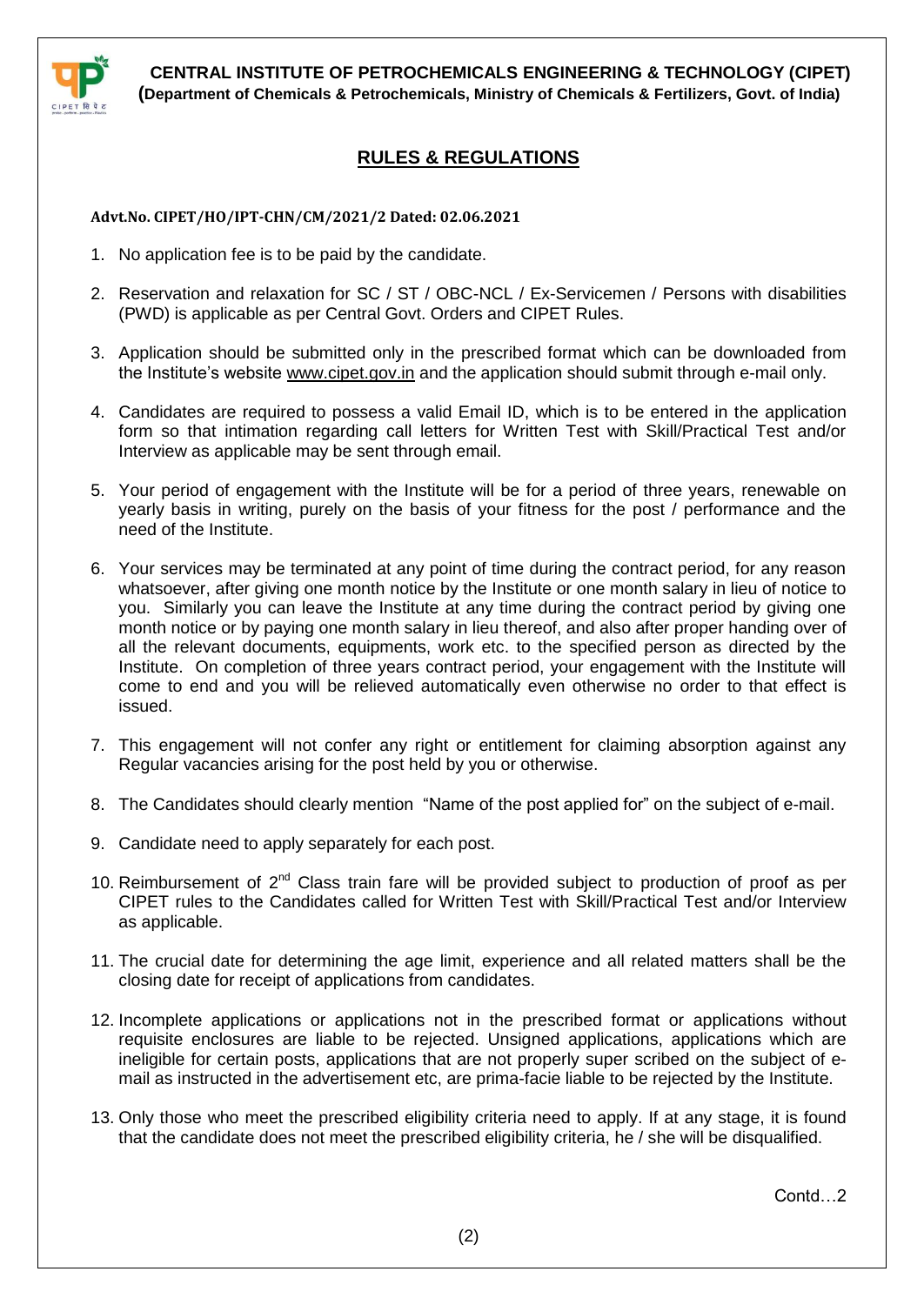- 14. Candidates with higher qualification are also eligible to apply.
- 15. Canvassing in any form and or bringing in any influence by political or otherwise will be treated as a disqualification for the post applied for.
- 16. Relaxation in eligibility criteria may be considered in case of candidates having outstanding credentials and proven ability subject to such recommendation in the deliberation of the screening committee.
- 17. Depending upon the qualification and experience, higher / lower salary may be offered in deserving cases.
- 18. The Institute reserves the right to screen and call only such candidates who are found suitable for being recommended by the Screening Committee. Mere fulfilling of the norms will not automatically entitle a candidate to be called for Written Test with Skill/Practical Test and/or Interview as applicable. The Institute / Screening Committee at its own discretion may also fix new criteria / bench mark in respect of qualification, experience etc., for screening candidates to be called for Written Test with Skill/Practical Test and/or Interview as applicable. Personal, Academic, Professional and all other details of candidates, basis for shortlisting, bench mark/report by the Screening Committee, all reports of the Selection Committee and each and every information in respect of the recruitment and selection process shall be maintained in strict confidentiality and will not be revealed to anyone whatsoever.
- 19. The Institute reserves the right to increase / decrease the vacant posts and or not to fill up the vacancies at its discretion without assigning any reasons thereof. The Screening Committee at its discretion may relax the minimum requirements in case of outstanding candidates for each of the above posts.
- 20. CIPET reserves the right to cancel the advertisement and / or the selection process there under without assigning any reason.
- 21. The Institute reserves the right to fill or not to fill any or all the posts advertised.
- 22. No correspondence will be entertained from candidates regarding conduct and result of Written Test with Skill/Practical Test and/or Interview as applicable and reasons for not being called for Written Test with Skill/Practical Test and/or Interview as applicable and reasons for not being selected in the Written Test with Skill/Practical Test and/or Interview as applicable. No correspondence shall be entertained from unsuccessful candidates. CIPET shall not be responsible for any loss of email/communication letter sent, due to invalid / wrong email id / technical problem in email etc. No communication/request in this regard shall be entertained.
- 23. In the case of OBC candidates with non-creamy layer status, the community certificates must have been issued by the competent authority in the prescribed format as shown below, during the last three years from the date of the advertisement and not at an earlier date. Any OBC community certificate issued on a date otherwise as aforesaid, shall be treated as invalid and such candidates shall not be eligible for the relaxation in the upper age limit by three years. OBC candidates with non-creamy layer status only, shall be eligible for relaxation in the upper age limit as per Govt. of India Rules. OBC certificate produced by candidates should clearly indicate that they do not belong to creamy layer.

Contd…3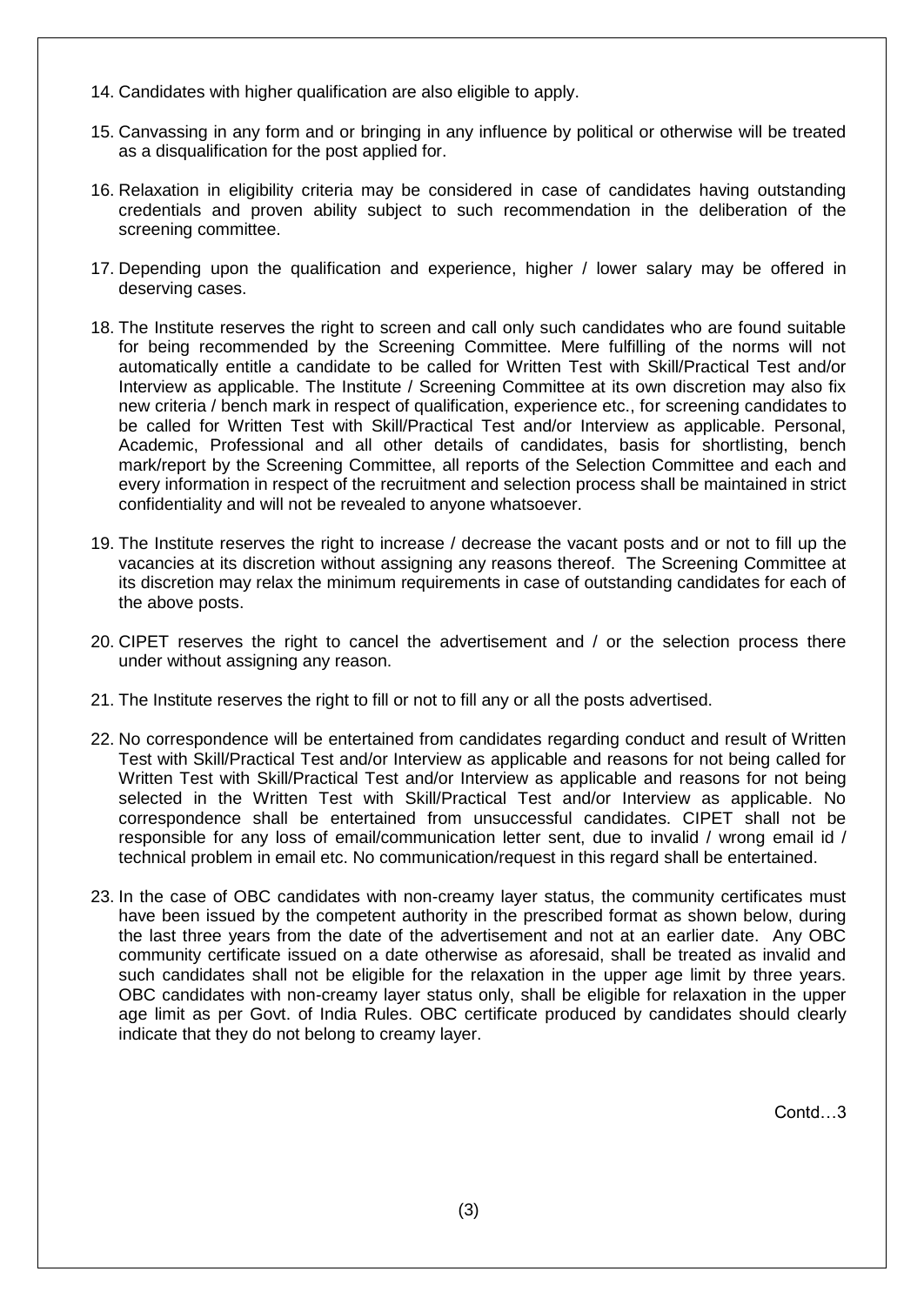FORM OF Certificate TO BE PRODUCED BY OTHER BACKWARD Classes applying for appointment to posts under the Government of India

[G.I.,Dept. of Per.&Trg., O.M.No.36033/28/94-Estt.(Res), dated 2-7-1997.]

This is to certify that………….. son/daughter of ………..of village ………….District/Division belongs to the ………..community which is recognized as a Backward Class Under………

Shri…………… and/or his family ordinarily reside(s) in the…………………….District/Division of the……………..State. This is also to certify that he/she does not belong to the persons/sections (Creamy Layer) mentioned in Column 3 of the Schedule to the Government of India, Department of Personnel and Training O.M.No.36012/22/93-Estt. (SCT), dated 8-9-1993.

Competent Authority

Dated:

Seal

- 24. The unselected application forms of all/particular post/s received from candidates, in respect of this advertisement, for the purposes of record retention, shall be retained with the Institute, only for a period of 30 days from the date on which the written test / interview for all/ particular post/s is held. In the case of cancellation of the recruitment of any/all of the post/s advertised, the application forms of the particular/all post/s shall be retained till the close of the office hours of the day of such cancellation. The written test/skill test papers / answer sheets of the unselected candidates, for all / particular post/s, in respect of this advertisement, for the purposes of record retention, shall be retained with the Institute, only for a period of 30 days, from the date on which the written test / interview for all/ particular post/s is held or till the date of the declaration of the result for the particular post/s, whichever is later.
- 25. In the case of the candidates belonging to Economically Weaker Sections, the Income & Assets Certificate must have been issued by the competent authority in the prescribed format (Govt. of India, DoPT O.M.No.36039/1/2019-Estt (Res), dated 31st January, 2019) as shown below:

Government of ……………… (Name & Address of the authority issuing the certificate)

INCOME & ASSETS CERTIFICATE TO BE PRODUCED BY ECONOMICALLY WEAKER SECTIONS Certificate No. Date:

VALID FOR THE YEAR

|                                                                                                                                                                                                                                | This is to certify that Shri/Smt./Kumari |             | son/daughter/wife of | permanent resident                                                                                      |
|--------------------------------------------------------------------------------------------------------------------------------------------------------------------------------------------------------------------------------|------------------------------------------|-------------|----------------------|---------------------------------------------------------------------------------------------------------|
| of the contract of the contract of the contract of the contract of the contract of the contract of the contract of the contract of the contract of the contract of the contract of the contract of the contract of the contrac | Village/Street                           | Post Office | District             | in the State/Union                                                                                      |
| Territory Pin Code                                                                                                                                                                                                             |                                          |             |                      | whose photograph is attested below belongs to Economically                                              |
|                                                                                                                                                                                                                                |                                          |             |                      | Weaker Sections, since the gross annual income* of his/her "family"** is below Rs. 8 lakh (Rupees Eight |
|                                                                                                                                                                                                                                | Lakh only) for the financial year        |             |                      | . His/her family does not own or possess any of the following                                           |
| assets***:                                                                                                                                                                                                                     |                                          |             |                      |                                                                                                         |

I. 5 acres of agricultural land and above;

II. Residential flat of 1000 sq. ft. and above;

III. Residential plot of 100 sq. yards and above in notified municipalities;

IV. Residential plot of 200 sq. yards and above in areas other than the notified municipalities.

2. Shri/Smt./Kumari \_\_\_\_\_\_\_\_\_\_\_\_\_\_belongs to the \_\_\_\_\_\_\_\_\_\_\_\_\_caste which is not recognized as a Scheduled Caste, Scheduled Tribe and Other Backward Classes (Central List)

| Signature with seal of Office |  |
|-------------------------------|--|
| Name                          |  |

\*Note1: Income covered all sources i.e. salary, agriculture, business, profession, etc.

\*\*Note 2:The term "Family" for this purpose include the person, who seeks benefit of reservation, his/her parents and siblings below the age of 18 years as also his/her spouse and children below the age of 18 years \*\*\*Note 3: The property held by a "Family" in different locations or different places/cities have been clubbed while applying the land or property holding test to determine EWS status.